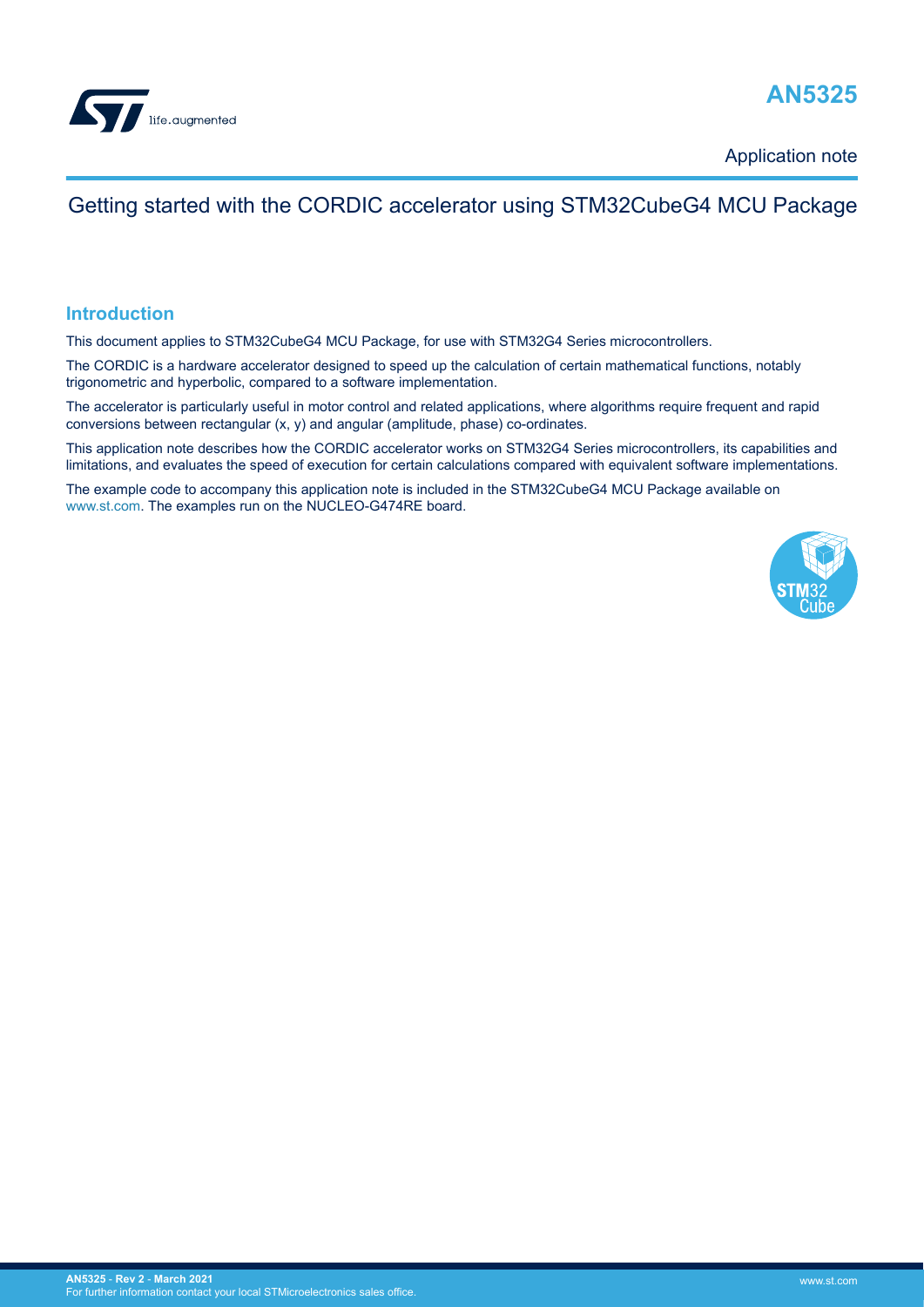## <span id="page-1-0"></span>**1 General information**

The STM32CubeG4 MCU Package runs on STM32G4 Series microncontrollers, based on Arm® Cortex®-M4 processors.

*Note: Arm is a registered trademark of Arm Limited (or its subsidiaries) in the US and/or elsewhere.*

arm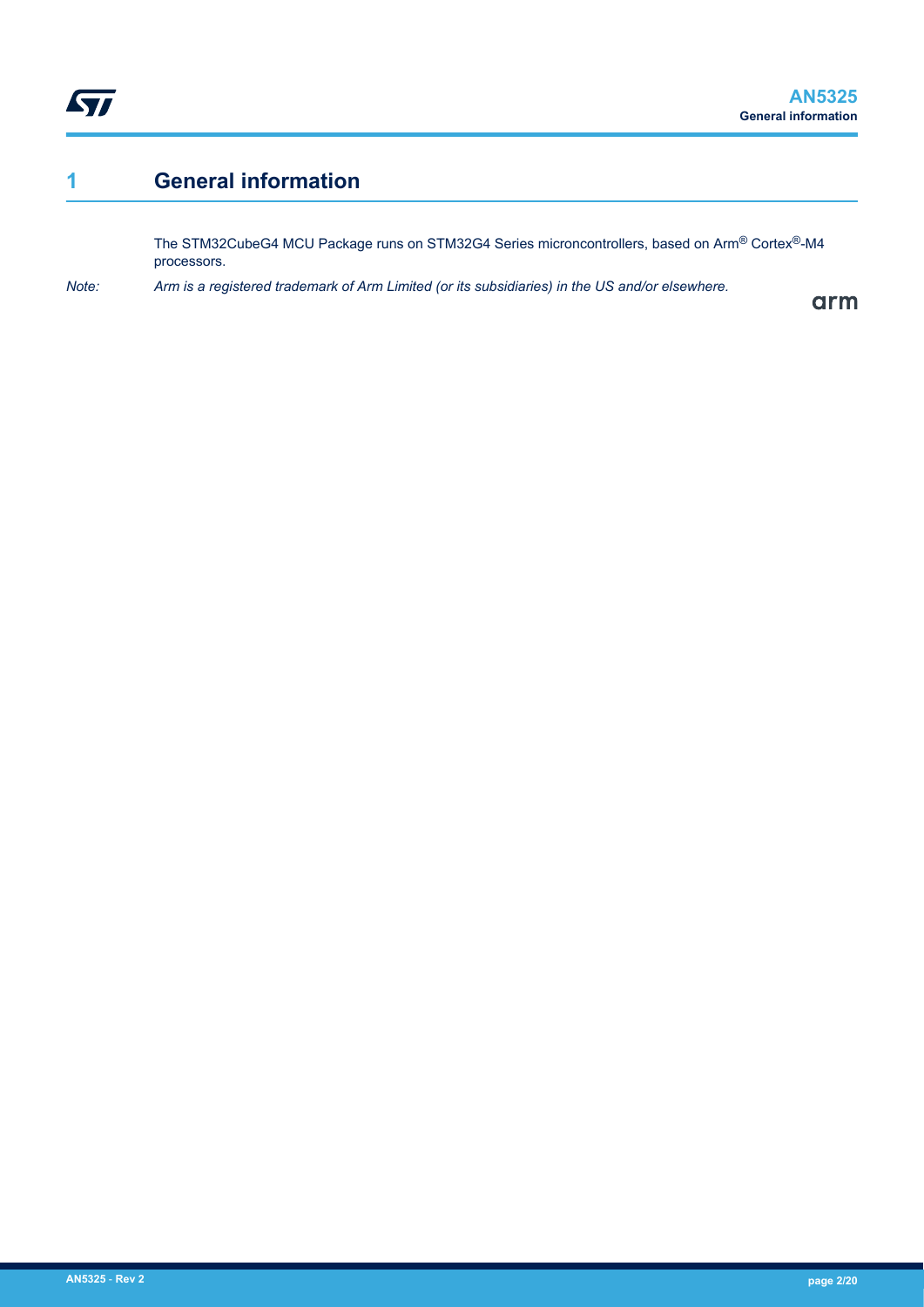### <span id="page-2-0"></span>**2 CORDIC introduction**

The CORDIC (coordinate rotation digital computer) is a low-cost successive approximation algorithm for evaluating trigonometric and hyperbolic functions.

Originally presented by Jack Volder in 1959, it was widely used in early calculators.

In trigonometric (circular) mode, the sine and cosine of an angle  $\theta$  are determined by rotating the vector [0.61, 0] through decreasing angles tan<sup>-1</sup>(2<sup>-n</sup>) (n = 0, 1, 2,...) until the cumulative sum of the rotation angles equals the input angle. The x and y cartesian components of the rotated vector then correspond respectively to the cosine and sine of θ. This is illustrated in Figure 1 for an angle of 60 deg. The vector undergoes a scaling by 1/0.61 (~1.65) over the course of the calculation.



**Figure 1. CORDIC circular mode operation**

Inversely, the angle of a vector [x, y] is determined by rotating 0.61[x, y] through successively decreasing angles to obtain the unit vector [1, 0]. The cumulative sum of the rotation angles gives the angle of the original vector, corresponding to arctangent (y/x).

The CORDIC algorithm can also be used for calculating hyperbolic functions (sinh, cosh, atanh) by replacing the circular rotations by hyperbolic angles  $\tanh^{-1}(2^{-j})$  ( $j = 1, 2, 3...$ ), see [Figure 2. CORDIC hyperbolic mode operation.](#page-3-0) The natural logarithm is a special case of the inverse hyperbolic tangent, obtained from the identity:

$$
\ln x = 2 \cdot \tanh^{-1} \left( \frac{x+1}{x-1} \right)
$$

The square root function is also a special case of the inverse hyperbolic tangent. When calculating the atanh the CORDIC also calculates  $\sqrt{\cosh^2 t - \sinh^2 t}$  as a by-product. So the square root is obtained from:

$$
\sqrt{x} = \sqrt{\left(x + \frac{1}{4}\right)^2 - \left(x - \frac{1}{4}\right)^2}
$$

Additional functions are calculated from the above using appropriate identities: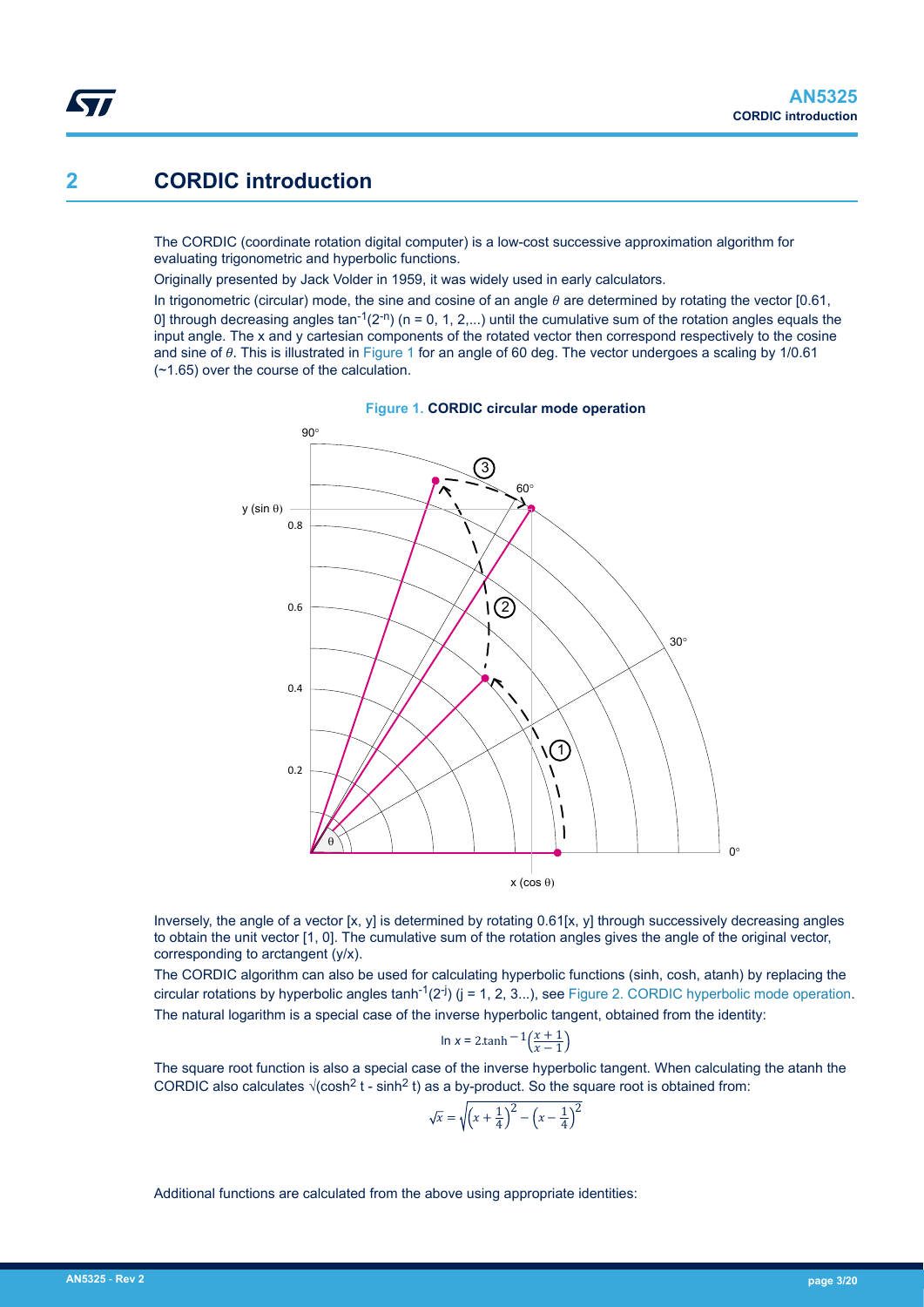$$
\tanh x = \frac{\sinh x}{\cosh x}
$$

$$
e^x = \sinh x + \cosh x
$$

$$
\log 2 x = (\log 2 e)(\ln x) = 1.442695041 \ln x
$$

$$
\log 10 x = (\log 10 e)(\ln x) = 0.434294482 \ln x
$$

<span id="page-3-0"></span>The CORDIC algorithm lends itself to hardware implementation since there are no multiplications involved (the fixed scaling factor 0.61 is pre-loaded). Only add and shift operations are performed. This also means that it is ideally suited to integer arithmetic.



### **2.1 Limitations**

In circular mode, the CORDIC converges for all angles in the range -π to π radians. The use of fixed point representation means that input and output values must be in the range -1 to +1. Input angles in radians must be multiplied by  $1/\pi$  and output angles must be multiplied by  $\pi$  to convert back to radians.

The modulus must be in the range 0 to 1, whether converting from polar to rectangular or rectangular to polar. This means that phase(1.0, 1.0) gives false results since the modulus ( $\sqrt{2}$ ) is out of range and saturates the CORDIC engine, even if only the phase is needed.

In hyperbolic mode,  $x = \cosh t$  being defined only for  $x \ge 1$ , all inputs and outputs are divided by 2 to remain in the fixed point numeric range. Hence the CORDIC without additional scaling supports values of  $x = \cosh(t)$  in the range 1 to 2 (ie. 0.5 to 1 after division by 2), which corresponds to hyperbolic angle magnitude t in the range 0 to  $1.317$  (cosh<sup>-1</sup> 2).

It is possible to increase the range by additional scaling. However, the CORDIC algorithm stops converging for |t| > 1.118. This is because the successive approximation step size, |δt<sub>j</sub>| is equal to the magnitude of the hyperbolic angle  $|tanh^{-1} 2^{-j}|$ , where j is the iteration number. So as j increases, the step size decreases. It so happens that as j tends to infinity, the sum of |δt<sub>j</sub>| tends to 1.118:

$$
\sum_{j=1}^{\infty} \tanh^{-1} 2^{-j} = 1.118
$$

This is illustrated in [Figure 3. Hyperbolic convergence limit](#page-4-0).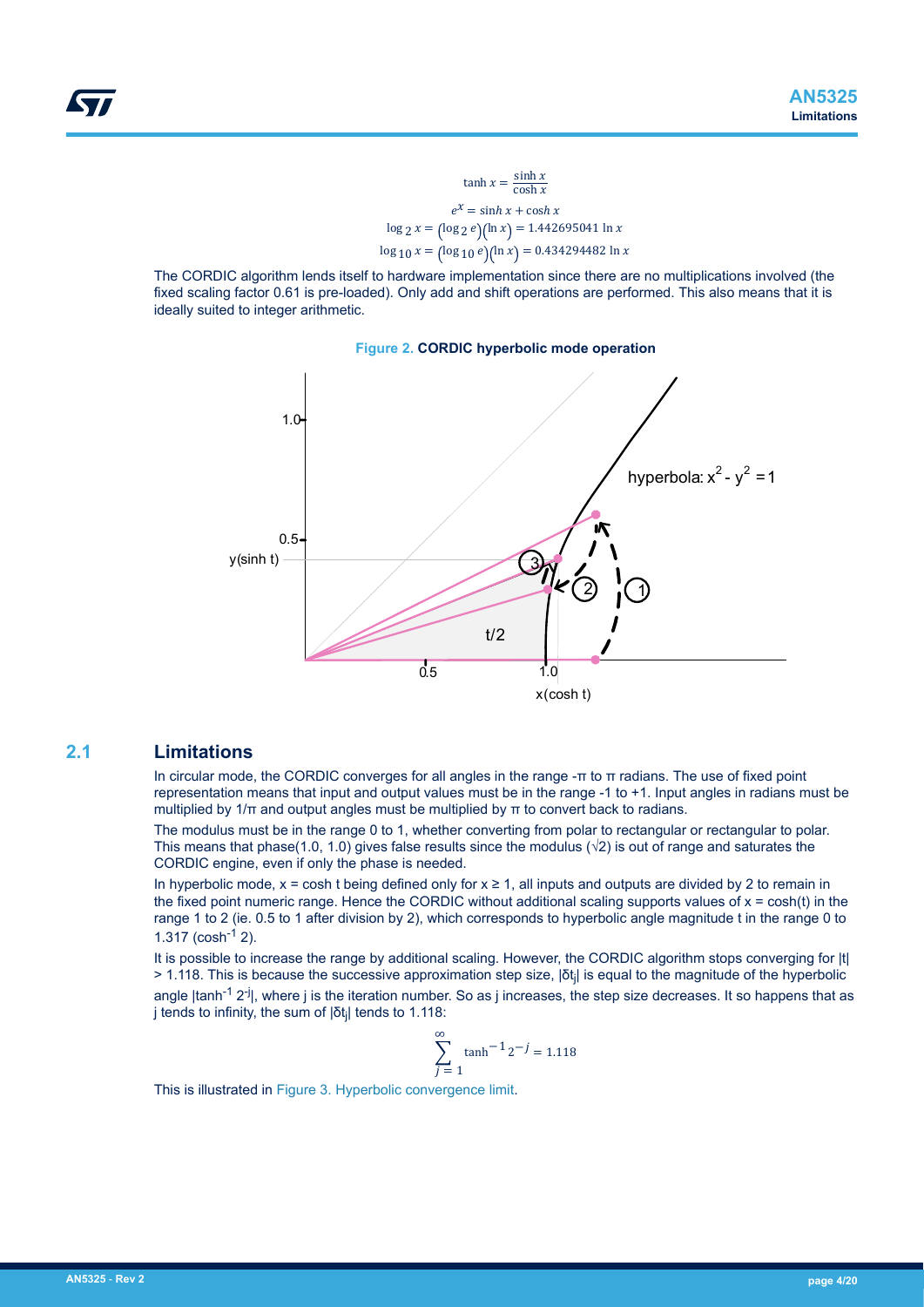<span id="page-4-0"></span>

**Figure 3. Hyperbolic convergence limit**

So 1.118 is the effective limit for the hyperbolic sine and cosine functions' input magnitude. If the value of t is constrained to be smaller than this limit, then the CORDIC is used directly. Otherwise, the magnitude of t must be tested and if it is above the limit, an alternative software algorithm must be used, such as the math.h library functions coshf() and sinhf().

The magnitude of the atanh function output is similarly limited to 1.118, hence the input magnitude is limited to  $tanh 1.118 = 0.806$ .

As previously stated, the natural log uses the identity:

$$
\ln x = 2 \cdot \tanh^{-1} \left( \frac{x+1}{x-1} \right)
$$

Since the limit for the atanh input magnitude is 0.806, then:

$$
\left|\frac{x+1}{x-1}\right| < 0.806 \Rightarrow |x| < 9.35
$$

Hence the limit for the natural log input is 9.35. Furthermore, the input must be scaled by the appropriate power of 2, such that  $2^{-n}$ .  $(x+1)$  < 1, to avoid overflowing the fixed point numerical format.

In a similar way the convergence limit for the sqrt function is calculated. Since the limit for the atanh function is given by:

$$
\tanh t = \frac{\sinh t}{\cosh t} \le 0.806
$$

and the inputs to the atanh function are sinh t and cosh t, then the input to the square root function must satisfy the expression:

$$
\frac{x - 0.25}{x + 0.25} = \frac{\sinh t}{\cosh t} \le 0.806
$$

Hence  $x \le 2.34$ . Again, scaling must be applied such that  $2^{-n}$ . (x+0.25) < 1 to avoid saturation.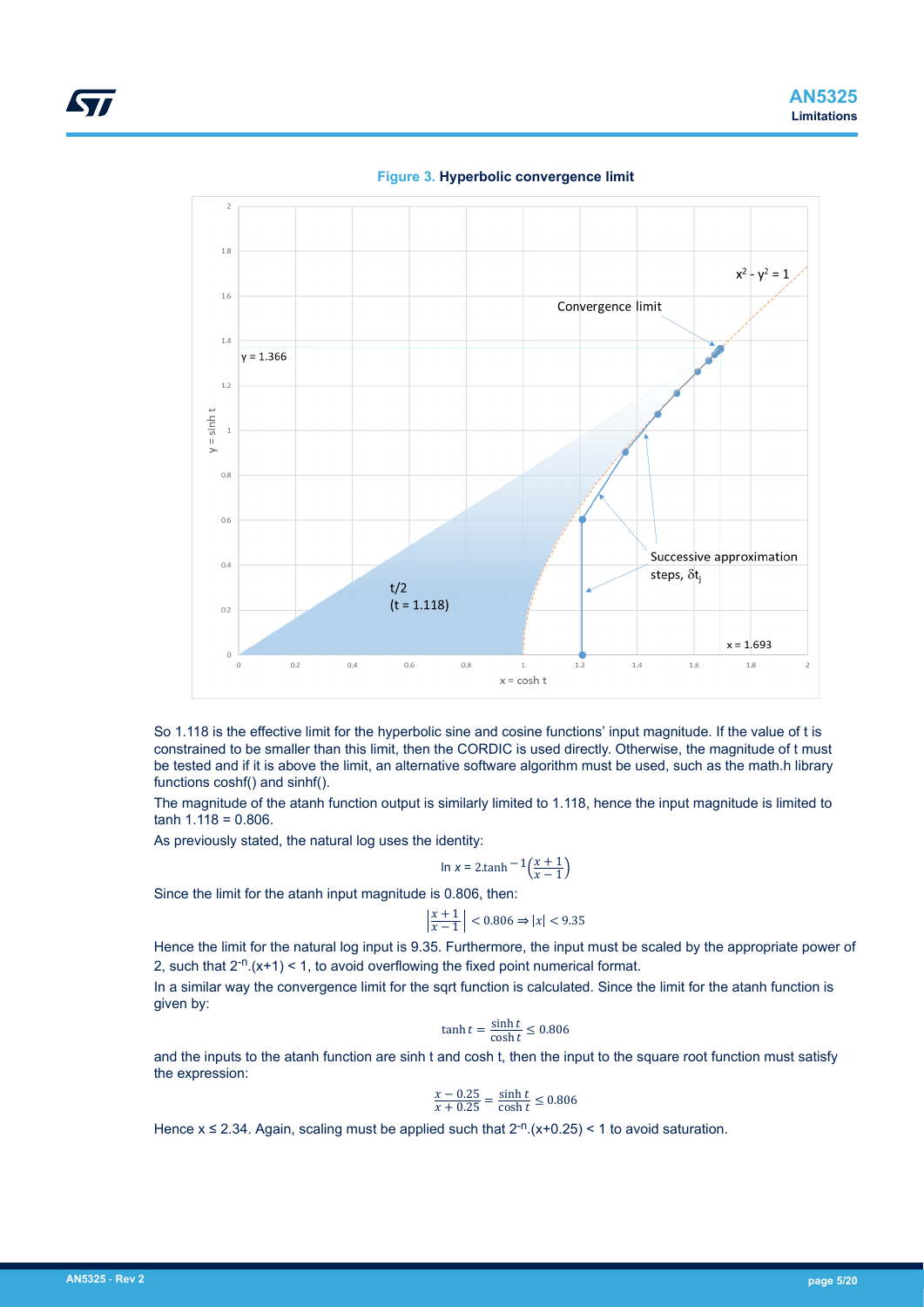### <span id="page-5-0"></span>**2.2 Convergence rate and precision**

In circular mode, the CORDIC algorithm converges at a rate of 1 binary digit per iteration. This means that 16 iterations are required to achieve 16-bit precision. The maximum achievable precision is limited by the number of bits in the CORDIC "engine" (the shifters and adders, as well as the table used to store the successive rotation angles), and of course in the input and output registers. The CORDIC unit in the STM32G4 Series supports 16-bit and 32-bit input and output data, and has an internal precision of 24 bits.

Figure 4. CORDIC convergence (circular mode) shows the rate of convergence for the CORDIC in circular mode. The curve labeled "q1.15" uses 16-bit input and output data. The curve labeled "q1.31" uses 32-bit data. In both cases the CORDIC "engine" is 24-bit. When the maximum residual error approaches the limit for 16-bit precision  $(2^{-16} = 1.5 \times 10^{-5})$ , the quantization error caused by truncating the result to 16 bits becomes dominant, and the curve flattens out, even though the CORDIC engine continues to converge. For 32-bit data it is the quantization error of the CORDIC engine itself which starts to become significant after around 20 iterations. After 24 iterations, the successive rotation angle becomes zero and no more convergence is possible. The maximum residual error in this case is  $1.9 \times 10^{-6}$ , which corresponds to 19-bit precision.

In hyperbolic mode, a particularity of the algorithm requires that certain iterations must be performed twice in order to converge over the whole range. In a 24-bit CORDIC, the 4th and the 14th iterations are repeated, that is to say the same rotation angle is applied twice in a row instead of dividing by two. This means that the convergence is not linear, as seen in [Figure 5. CORDIC convergence \(hyperbolic mode\)](#page-6-0). The error decreases more gradually at the beginning and remains the same between iteration 14 and 15. Therefore the CORDIC takes two more iterations to achieve the same precision in hyperbolic mode than in circular mode.

Square root is an exception to the above. It converges approximately twice as fast as the other hyperbolic mode functions.



#### **Figure 4. CORDIC convergence (circular mode)**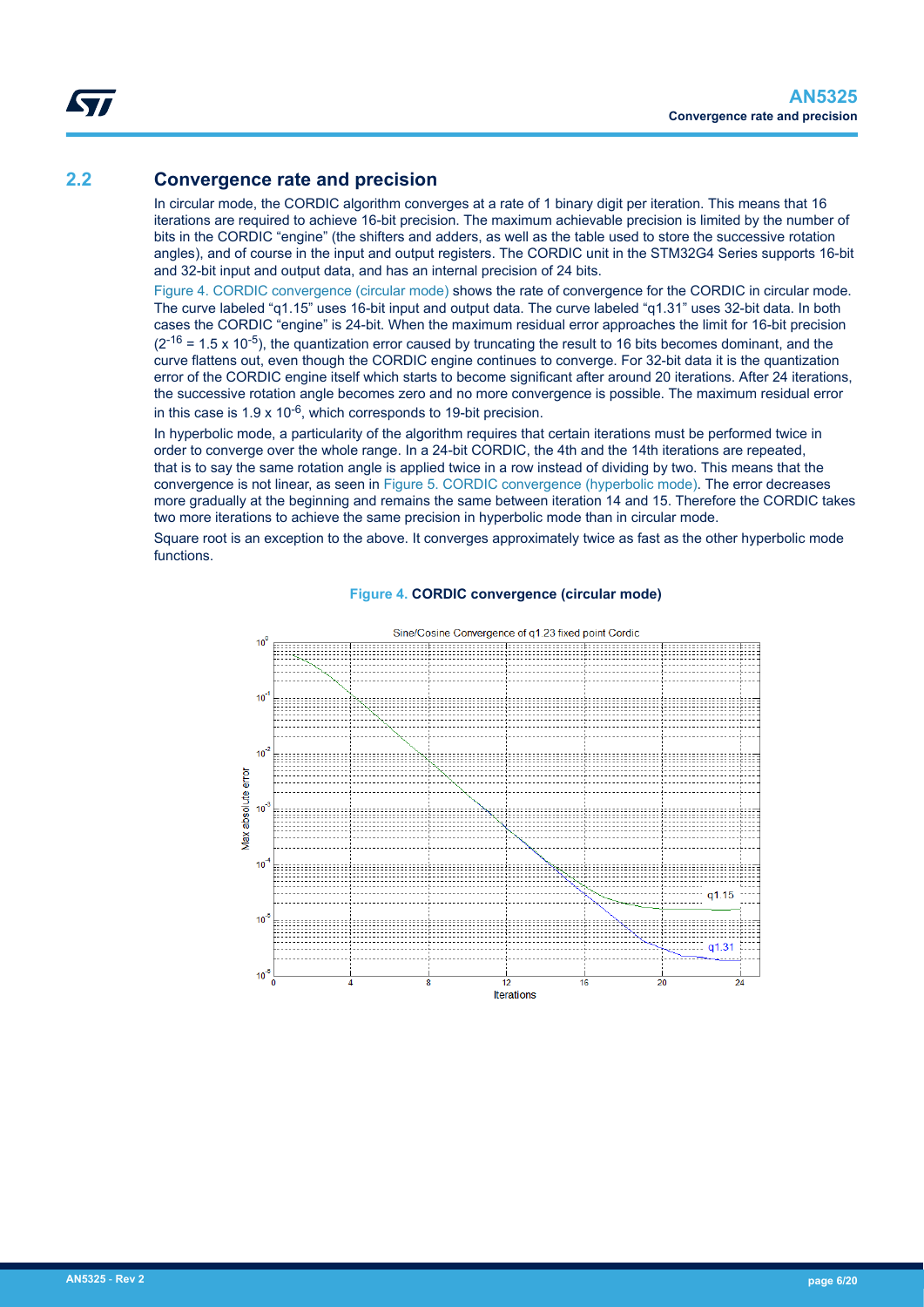

<span id="page-6-0"></span>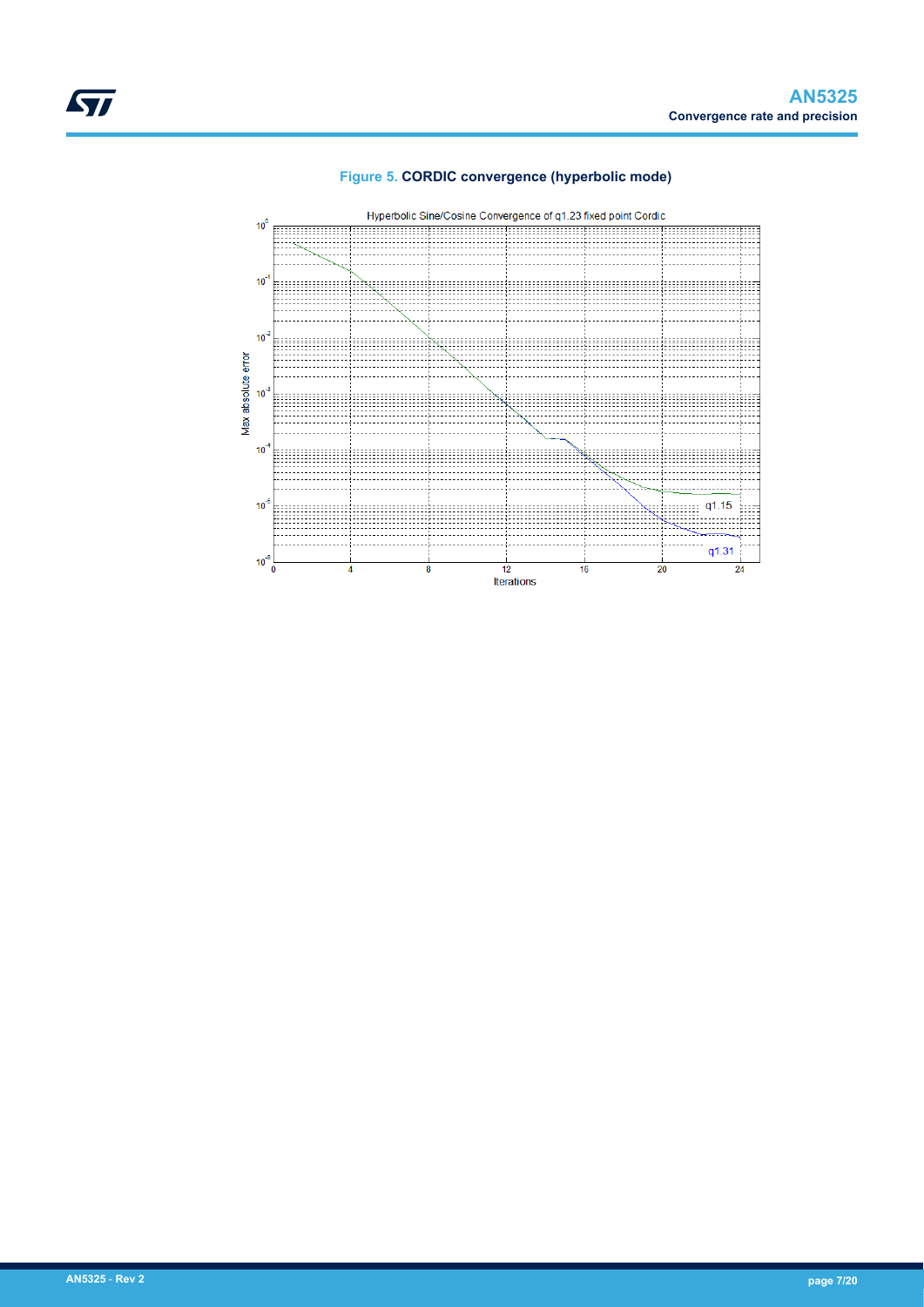### <span id="page-7-0"></span>**3 Code examples and performance**

### **3.1 Acceleration example: one-off calculation in software**

The CORDIC unit is designed primarily to accelerate the evaluation of mathematical expressions compared to an equivalent function from a software library such as math.h.

An example program is in the STM32CubeG4 MCU Package, under \Projects\NUCLEO-G474RE\Examples\_LL\CORDIC\CORDIC\_CosSin. This example performs a polar to rectangular conversion using the cosine function. The example code uses the LL (low level) driver, which has less overhead than the HAL driver. Executing the function comprises three steps:

1. Configure the CORDIC:

```
LL_CORDIC_Config(CORDIC,
LL_CORDIC_FUNCTION_COSINE, /* cosine function */
LL CORDIC PRECISION 6CYCLES, /* max precision for q1.31 cosine */
LL CORDIC SCALE 0, /* no scale */
LL CORDIC NBWRITE 1, \frac{1}{2} /* One input data: angle. Second input data (modulus) is 1
after cordic reset */<br>LL CORDIC NBREAD 2,
LL_CORDIC_NBREAD_2, \frac{1}{2} /* Two output data: cosine, then sine */<br>LL_CORDIC_INSIZE_32BITS, \frac{1}{2} /* q1.31 format for input data */
                                /* q1.31 format for input data */
LL_CORDIC_OUTSIZE_32BITS); /* q1.31 format for output data */
```
If only this configuration is used, this step is done once at initialisation. Otherwise it must be repeated each time one of the above parameters changes.

2. Write the input argument(s):

/\* Write angle \*/ LL CORDIC WriteData(CORDIC, ANGLE CORDIC);

In this case there is only one argument, the angle (defined as a constant value  $π/8$ ). The other argument is the default modulus of 1, so does not need to be written.

As soon as the expected number of arguments is written, the calculation starts.

3. Read the result(s):

```
/* Read cosine */ 
cosOutput = (int32 t)LL CORDIC ReadData(CORDIC);
/* Read sine */ 
sinOutput = (int32 t)LL CORDIC ReadData(CORDIC);
```
There are two results expected. Since the output format is 32-bit, two reads are necessary. Note that no polling of the output ready flag is required, the first read only completes when the result is available.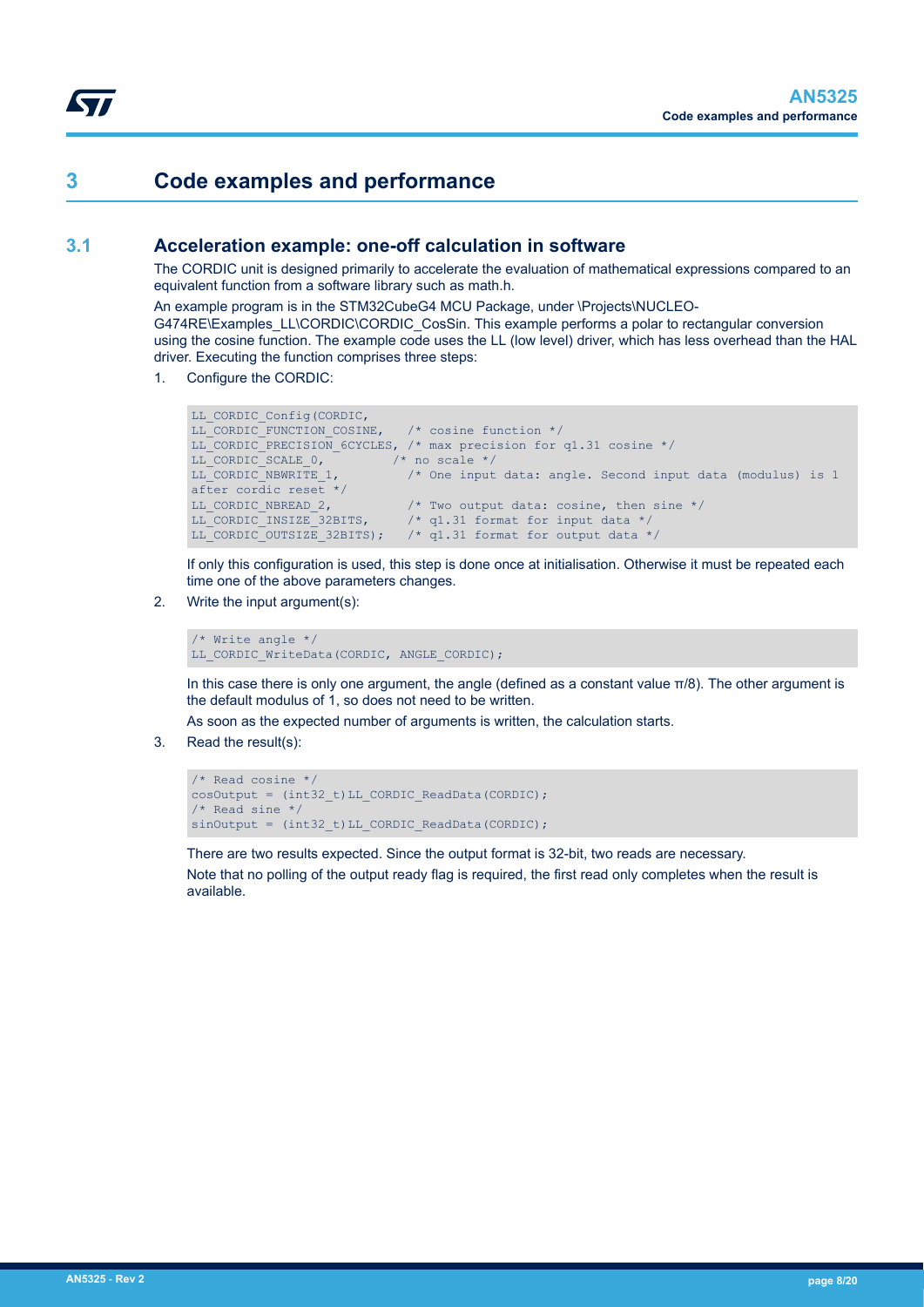<span id="page-8-0"></span>W

#### **3.1.1 Measuring the execution time**

The user can measure the number of processor cycles required to execute steps 2 and 3 above by comparing the "systick" counter value before and after. The systick counter decrements each processor clock cycle. In the STM32Cube the value of the timer is read using the pointer SysTick->VAL. So to measure the time, the systick counter is read immediately before writing the argument to the CORDIC and again immediately after reading the results:

```
/* Read systick counter */
start ticks = SysTick->VAL;
/* Write angle */LL CORDIC WriteData(CORDIC, ANGLE CORDIC);
/* Read cosine */
cosOutput = (int32 t)LL CORDIC ReadData(CORDIC);
/* Read sine */
sinOutput = (int32 t)LL CORDIC ReadData(CORDIC);
/* Read systick counter */
stop ticks = SysTick->VAL;
/* Calculate number of cycles elapsed */
elapsed_ticks = start_ticks-stop_ticks;
```
The number of cycles taken to calculate the sine and cosine is the difference between the two count values.

*Note: The systick counter reloads automatically when it reaches zero. If this happens, the elapsed ticks value is false. For short measurement periods however this is not likely to occur.*

> In reality an additional cycle is incurred to store the starting value in memory, but for comparison purposes this is ignored.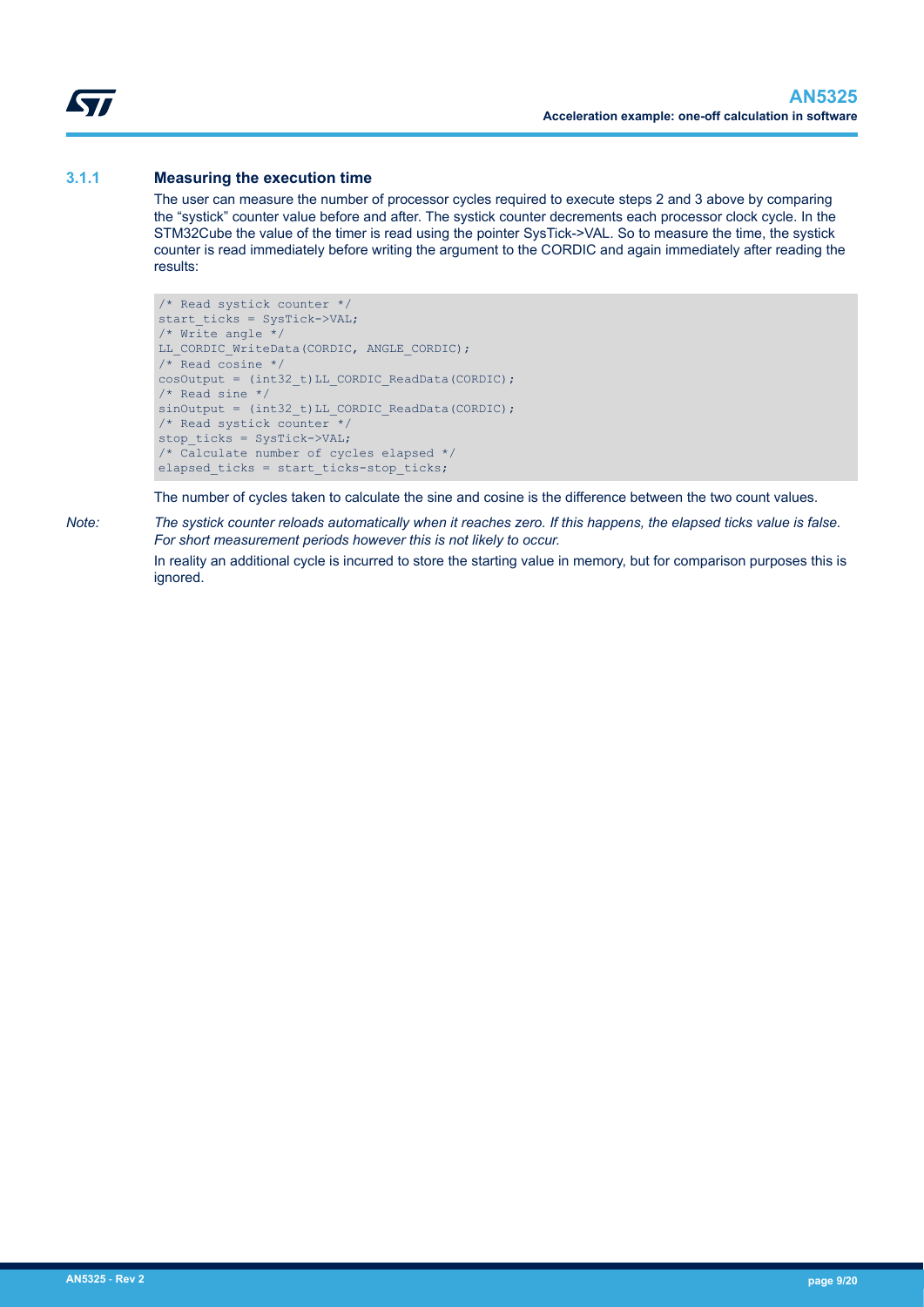<span id="page-9-0"></span>ST

#### **3.1.2 Performance comparison**

The following performance figures (Table 1) are obtained using the NUCLEO-G474RE, with the Cortex®-M4F running at 170 MHz from Flash (with the ART cache enabled). The CORDIC executes at the same clock frequency. The code is compiled using the IAR Embedded Workbench IDE for Arm, v8.30.1. The optimisation is set to high for speed and for size.

| Function used to calculate sine and cosine                                                                                   | <b>CPU cycles</b><br>(optimized for<br>speed) | <b>CPU cycles</b><br>(optimized for size) |
|------------------------------------------------------------------------------------------------------------------------------|-----------------------------------------------|-------------------------------------------|
| CORDIC in zero overhead mode (32-bit integer)                                                                                | 29                                            | 29                                        |
| CORDIC in zero overhead mode with conversion from single precision floating point to 32-bit<br>integer and back              | 79                                            | 82                                        |
| math.h single precision floating point functions:<br>float sinf(float), float cosf(float)                                    | 416                                           | 416                                       |
| arm math.h DSP library 32-bit fixed point function: arm sin cos $q31(q31 t, q31 t^*)$                                        | 742                                           | 733                                       |
| arm math.h DSP library 32-bit floating point function: arm sin cos f32(float32 t, float32 t*,<br>float $32$ t <sup>*</sup> ) | 405                                           | 413                                       |
| math.h double precision floating point functions:<br>double sin(double), double cos(double)                                  | 4036                                          | 4053                                      |

#### **Table 1. Execution time versus software for polar to rectangular conversion**

These figures clearly demonstrate the advantage of the CORDIC for polar to rectangular conversions. Compared to the Arm DSP library function in q31 fixed point, the CORDIC uses less than 4% of the CPU cycles. Even together with the conversion from floating point to integer and back, the CORDIC uses less than 20% of the CPU cycles used by the single precision Arm DSP library function or math.h functions. The double precision measurements are for reference. None of the other options, including the CORDIC, achieve double precision accuracy but the cost in cycles on a processor such as the Cortex®-M4 is much lower.

Table 2 shows the comparison for some of the other functions supported by the CORDIC.

#### **Table 2. Execution time versus software for other functions**

| <b>Function</b>                                                                                                 | <b>CPU cycles</b><br>(optimised for speed) | <b>CPU cycles</b><br>(optimised for size) |  |
|-----------------------------------------------------------------------------------------------------------------|--------------------------------------------|-------------------------------------------|--|
| Rectangular to polar conversion, atan2(y,x)                                                                     |                                            |                                           |  |
| CORDIC in zero overhead mode                                                                                    | 33                                         | 25                                        |  |
| CORDIC in zero overhead mode with conversion from single precision floating point to<br>32-bit integer and back | 107                                        | 111                                       |  |
| math.h single precision floating point function:                                                                | 332                                        | 325                                       |  |
| float atan2f(float, float)                                                                                      |                                            |                                           |  |
| math.h double precision floating point function:                                                                | 4194                                       | 4209                                      |  |
| double atan2(double, double)                                                                                    |                                            |                                           |  |
| Exponent, $exp(x)$                                                                                              |                                            |                                           |  |
| CORDIC in zero overhead mode (sinh + cosh)                                                                      | 39                                         | 39                                        |  |
| CORDIC in zero overhead mode with conversion from single precision floating point to<br>32-bit integer and back | 81                                         | 81                                        |  |
| math.h single precision floating point function:                                                                | 319                                        | 322                                       |  |
| float expf(float)                                                                                               |                                            |                                           |  |
| math.h double precision floating point function:                                                                | 3604                                       | 3608                                      |  |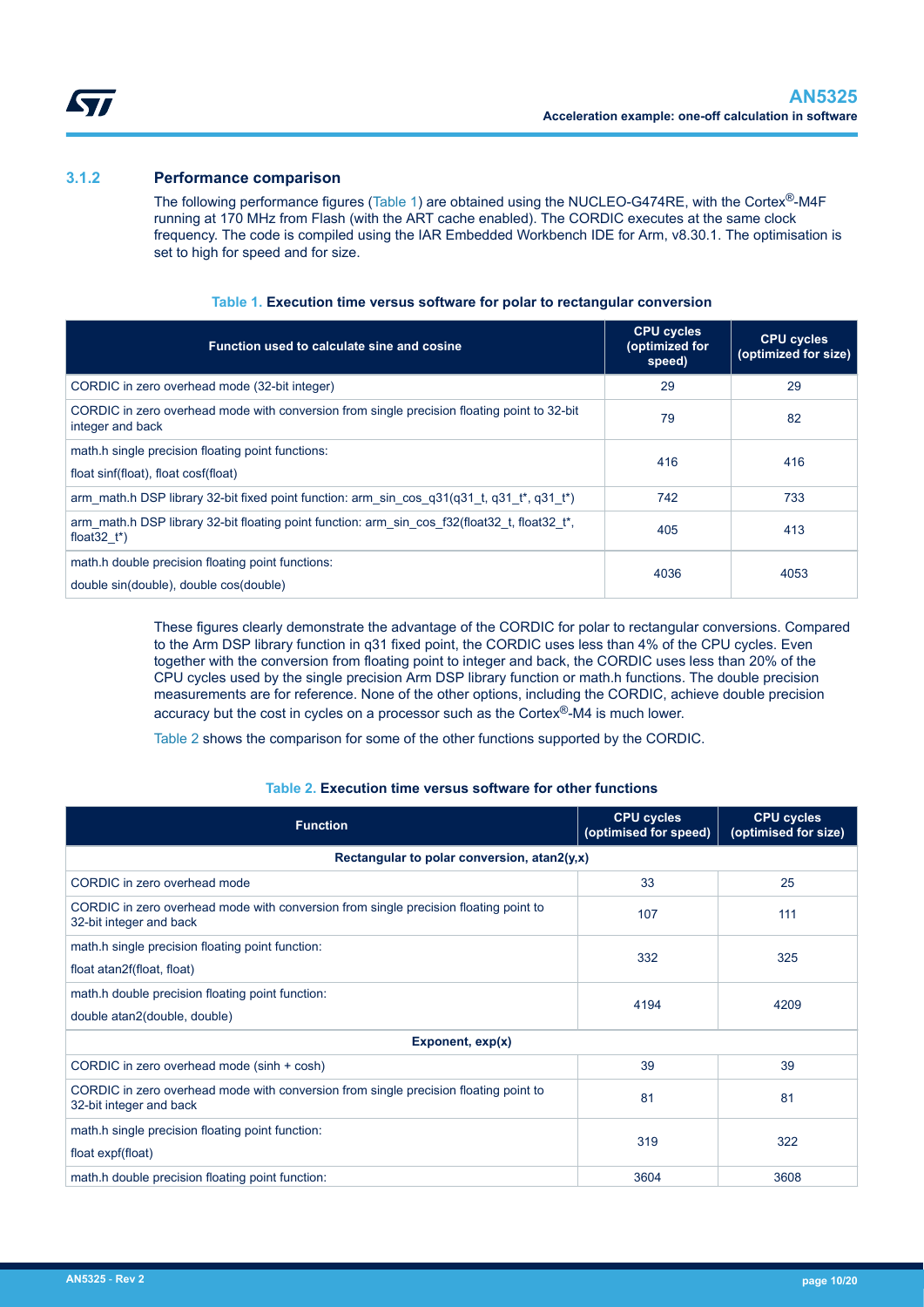

<span id="page-10-0"></span>

|--|

| <b>Function</b>                                                                                                 | <b>CPU cycles</b><br>(optimised for speed) | <b>CPU cycles</b><br>(optimised for size) |  |
|-----------------------------------------------------------------------------------------------------------------|--------------------------------------------|-------------------------------------------|--|
| double exp(double)                                                                                              |                                            |                                           |  |
| Natural logarithm, In(x)                                                                                        |                                            |                                           |  |
| CORDIC in zero overhead mode                                                                                    | 27                                         | 26                                        |  |
| CORDIC in zero overhead mode with conversion from single precision floating point to<br>32-bit integer and back | 61                                         | 61                                        |  |
| math.h single precision floating point function:                                                                | 260                                        | 256                                       |  |
| float Inf(float)                                                                                                |                                            |                                           |  |
| math.h double precision floating point function:<br>2744                                                        |                                            | 2740                                      |  |
| double log(double)                                                                                              |                                            |                                           |  |
| Square root, sqrt(x)                                                                                            |                                            |                                           |  |
| CORDIC in zero overhead mode                                                                                    | 23                                         | 21                                        |  |
| CORDIC in zero overhead mode with conversion from single precision floating point to<br>32-bit integer and back | 53                                         | 52                                        |  |
| math.h single precision floating point function:                                                                | 58                                         | 74                                        |  |
| float sqrtf(float)                                                                                              |                                            |                                           |  |
| arm math h DSP library 32-bit fixed point function: arm sqrt $q31(q31 t, q31 t^*)$                              | 313                                        | 313                                       |  |
| arm_math.h DSP library 32-bit floating point function: arm_sqrt_f32(float32_t, float32_t*)                      | 57                                         | 57                                        |  |
| math.h double precision floating point function:                                                                | 814                                        |                                           |  |
| 814<br>double sqrt(double)                                                                                      |                                            |                                           |  |

#### **Figure 6. Summary of CORDIC performance versus software**



The above measurements (without the double precision results) are summarised in Figure 6. The CORDIC gives a significant speed-up for all supported functions when fixed point or integer arithmetic is used. For single precision floating point the acceleration is less due to the vector floating point unit present on the Cortex®-M4. Nevertheless, there is still a significant gain, except for the square root function, where the cost of converting between floating point and integer more or less cancels the advantage of the CORDIC.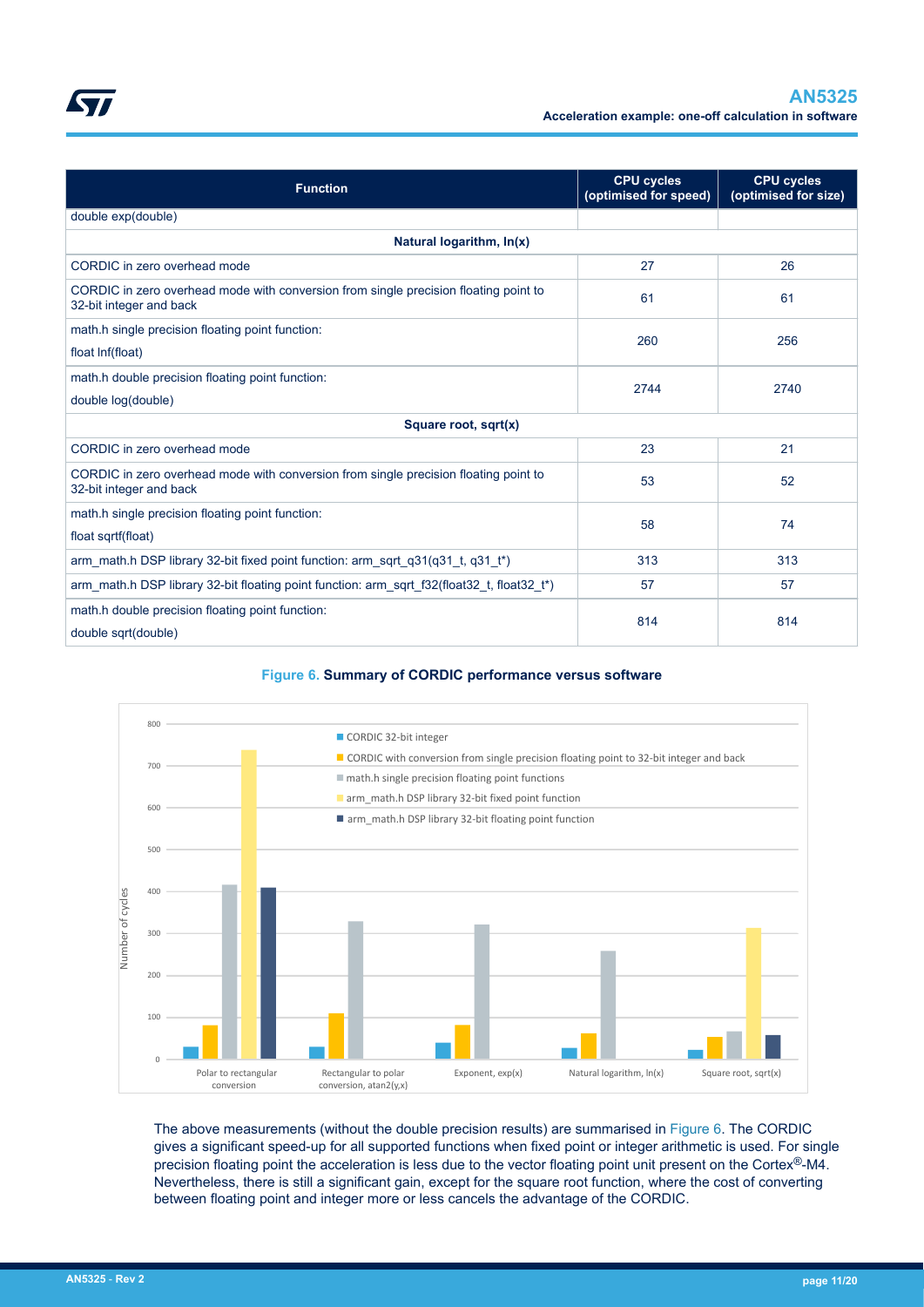<span id="page-11-0"></span>Note that the CORDIC performs the calculations in 6 clock cycles (3 for the square root). The remaining cycles are used up accessing the memory and the CORDIC registers. This can vary depending on the compiler optimisation settings and the surrounding code. In this example the output variables are global, so the results are systematically written to memory after they are read. By declaring them locally, they are kept in registers if they are subsequently used. This saves a considerable number of cycles, for example the figure in [Table 1](#page-9-0) for polar to rectangular conversion using the CORDIC in integer mode drops from 29 to 17 cycles.

### **3.2 Acceleration example: multiple data using DMA**

Another use of the CORDIC unit is to perform repetitive calculations on multiple data. An example is in the STM32CubeG4 MCU Package, under \Projects\NUCLEO-G474RE\Examples\CORDIC\CORDIC\_Sin\_DMA. This example converts a vector of angles into a sine wave. The input and output data are stored in memory, so the DMA controller can handle all the transfers between memory and the CORDIC. The processor thus plays no part in the operation, apart from initialising the CORDIC unit.

This example uses the HAL driver to initialize the CORDIC and the DMA. This has no effect on the performance, since the software does not intervene in the actual calculation and data transfer to and from memory.

As before the CORDIC needs to be configured, this time for the sine function. Only one argument and one result (both 32-bit integers) is required. The precision is again set to 6 cycles:

```
/*## Configure the CORDIC peripheral ####################################*/
sCordicConfig.Function = CORDIC FUNCTION SINE; /* sine function */sCordicConfig.Precision =
CORDIC PRECISION 6CYCLES; /* max precision for q1.31 sine */
sCordicConfig.Scale = CORDIC SCALE 0; /* no scale */
sCordicConfig.NbWrite = CORDIC NBWRITE 1; /* One input data: angle.
Second input data (modulus) is 1 after cordic reset */
sCordicConfig.NbRead = CORDIC_NBREAD_1; /* One output data: sine*/
sCordicConfig.InSize = CORDIC INSIZE 32BITS; /* q1.31 format for input data */sCordicConfig.OutSize = CORDIC OUTSIZE 32BITS; /* q1.31 format for output data */if
(HAL_CORDIC_Configure(&hcordic, &sCordicConfig) != HAL_OK)
   {
/* Configuration Error */
Error Handler();
   }
```
A DMA channel is configured to transfer data from memory to the CORDIC:

```
/* CORDIC_WRITE Init */
hdma_cordic_write.Instance = DMA1_Channel1;
hdma_cordic_write.Init.Request = DMA_REQUEST_CORDIC_WRITE;
hdma_cordic_write.Init.Direction = DMA_MEMORY_TO_PERIPH;
hdma_cordic_write.Init.PeriphInc = DMA_PINC_DISABLE;
hdma_cordic_write.Init.MemInc = DMA_MINC_ENABLE;
hdma_cordic_write.Init.PeriphDataAlignment = DMA_PDATAALIGN_WORD;
hdma_cordic_write.Init.MemDataAlignment = DMA_MDATAALIGN_WORD;
hdma\overline{\text{cordic}} write. Init. Mode = DMA_NORMAL;
hdma_cordic_write.Init.Priority = DMA_PRIORITY_LOW;
if (HAL DMA Init(&hdma cordic write) != HAL OK)
Error_Handler();
```
A second channel is configured to transfer data from the CORDIC to memory:

```
/* CORDIC_READ Init */
hdma cordic read. Instance = DMA1 Channel2;
hdma_cordic_read.Init.Request = DMA_REQUEST_CORDIC_READ;
hdma_cordic_read.Init.Direction = DMA_PERIPH_TO_MEMORY;
hdma<sup>-</sup>cordic<sup>-</sup>read.Init.PeriphInc = DMA<sup>-</sup>PINC_DISABLE;
hdma cordic read. Init. MemInc = DMA MINC ENABLE;
hdma_cordic_read.Init.PeriphDataAlignment = DMA_PDATAALIGN_WORD;
hdma_cordic_read.Init.MemDataAlignment = DMA_MDATAALIGN_WORD;
hdma\overline{\text{cordic}} read. Init. Mode = DMA NORMAL;
hdma_cordic_read.Init.Priority = DMA_PRIORITY_LOW;
if (HAL_DMA_Init(&hdma_cordic_read) != HAL_OK)
Error Handler();
```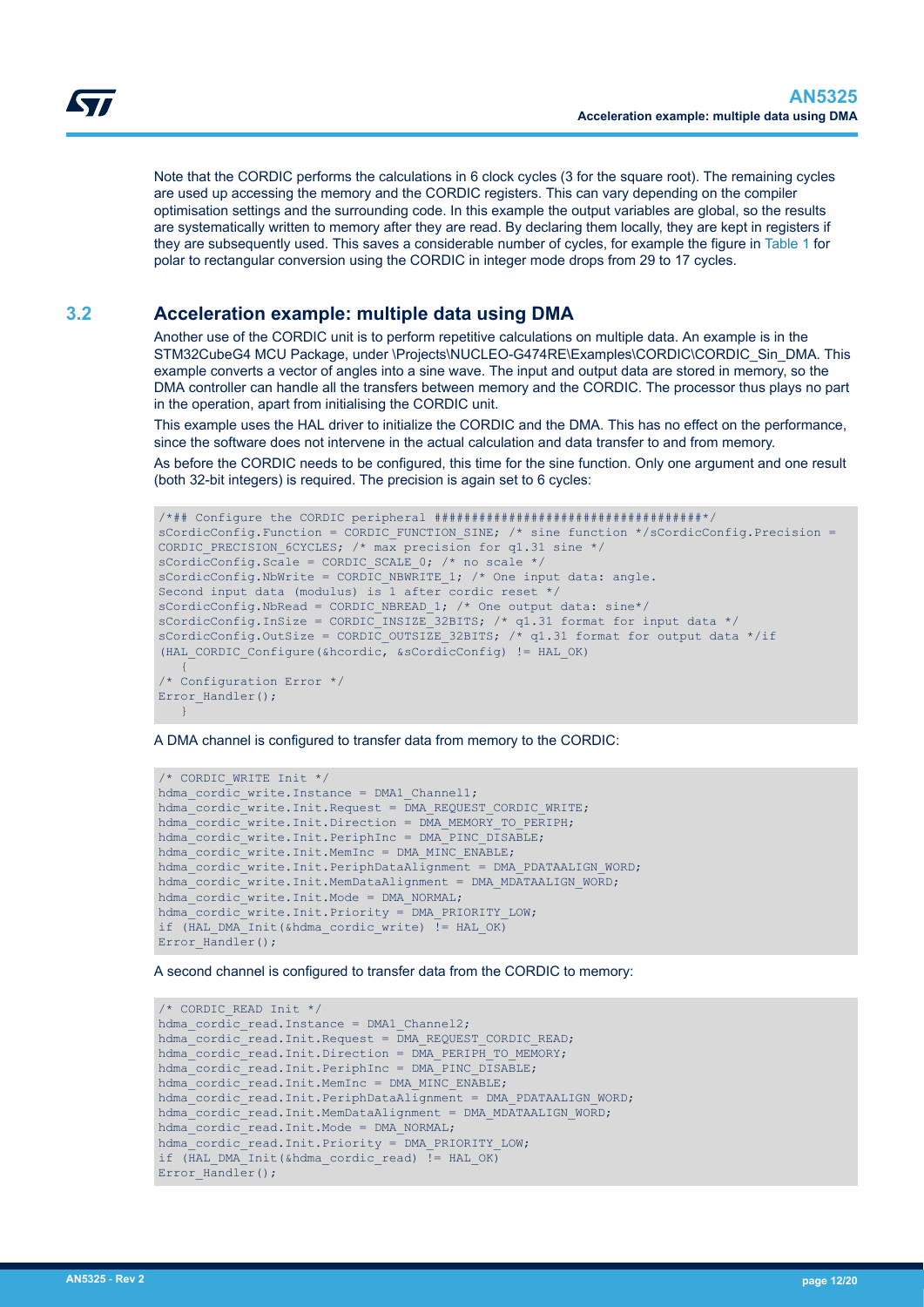The CORDIC is started with the HAL\_CORDIC\_Start\_DMA() function:

```
/*## Start calculation of sines in DMA mode ####################*/
if (HAL CORDIC Calculate DMA(&hcordic, aAngles, aCalculatedSin,
ARRAY SIZE, CORDIC DMA DIR IN OUT) != HAL OK)
Error Handler();
```
The CORDIC generates a DMA request on its write channel (DMA channel 1), upon which the DMA controller fetches a value from the table of angles in memory (int32\_t aAngles[ARRAY\_SIZE]) and writes it into the CORDIC WDATA register. This being the first value to be transferred, the CORDIC is idle, so as soon as the write takes place, the calculation starts. This frees up the input register, so a new DMA write request is raised, triggering the transfer of the second angle value.

When the CORDIC finishes calculating the sine of the first angle, it places the result in the RDATA register and generates a DMA request on the read channel (DMA channel 2). The DMA controller reads the result and writes it to the result table, int32\_t aCalculatedSin[ARRAY\_SIZE]. The act of reading the RDATA register triggers the start of the second calculation, which in turn generates a new request on the write channel to fetch the third angle. This continues until all 64 entries in the table have been processed.

Thus, provided the DMA can keep it supplied with data, the CORDIC operates at almost maximum speed. The only time lost is waiting for the DMA response to the read request.

During this time the processor is idle, and can perform other tasks. In the example, it simply stays in a while loop, waiting for the DMA transfer complete interrupt, to release the CORDIC process. The number of cycles taken to process all the angles can be measured by inserting systick timer reads in the code, as in the previous example but at the beginning and end of the loop. To be more accurate, the second systick read must be performed on entry into the DMA transfer complete interrupt handler.

In this example, a total of 993 cycles are required to process 64 values. This corresponds to an average of 15.5 cycles per value. Since the CORDIC can process a value in 6 clock cycles, it is clear that the DMA cannot provide data at the maximum rate. Nevertheless, the average throughput is slightly better than that obtained in the previous example one calculation at a time.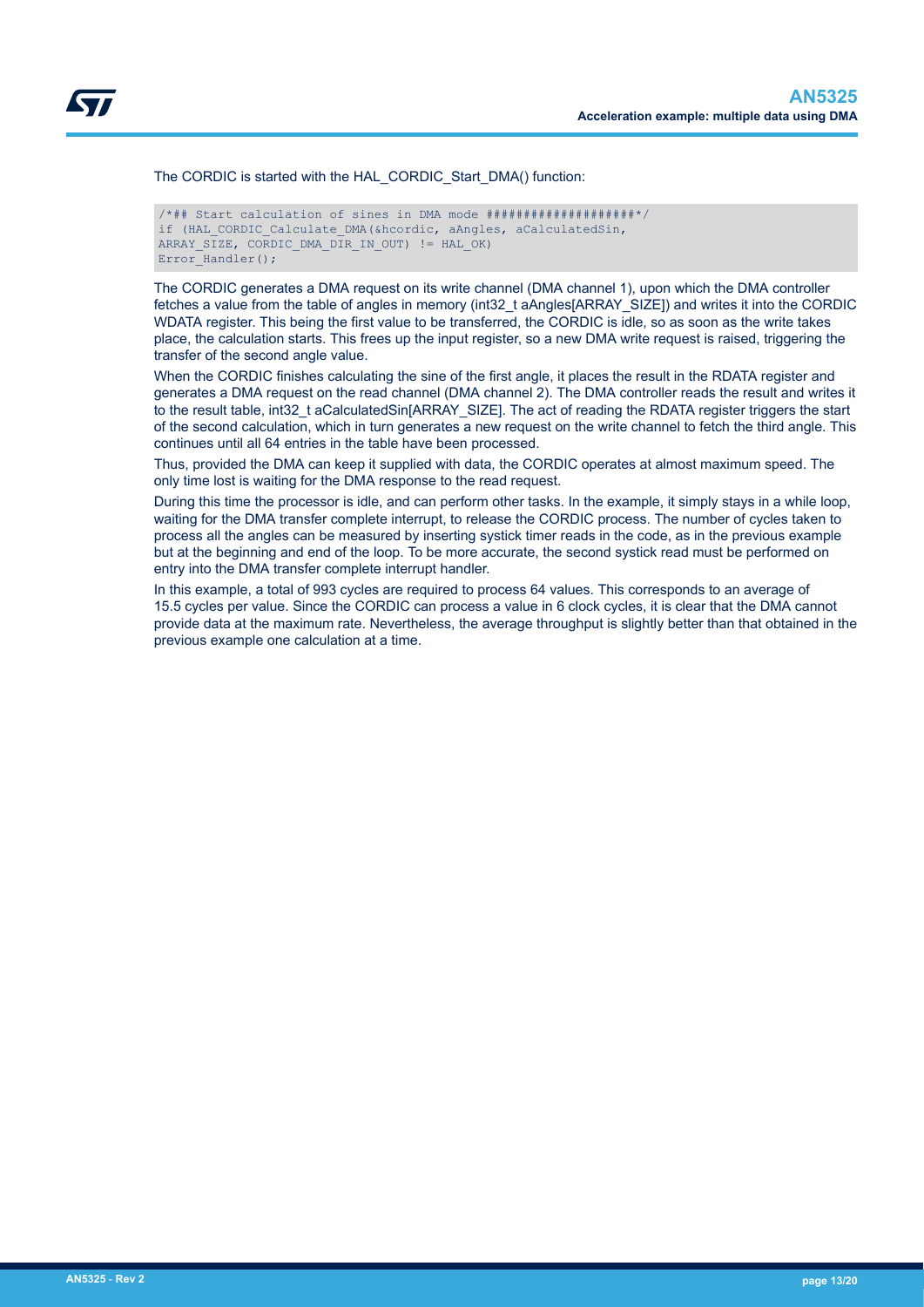### **3.3 Optimal performance**

<span id="page-13-0"></span>ST

To achieve the maximum theoretical performance from the CORDIC requires software to perform the transfer of data from memory to the CORDIC and back, instead of the DMA. The following code replaces the call to HAL\_CORDIC\_Calculate\_DMA() in the previous example:

```
/* Write first angle to cordic */ CORDIC->WDATA = aAngles[0];
/* Write remaining angles and read sine results */for(i=1;i<BLOCKSIZE;i++)
\sim \sim {
     CORDIC->WDATA = aAngles[i]; aCalculatedSin[i] = CORDIC->RDATA;
\left\{\begin{array}{cc} 1 & 1 \\ 1 & 1 \end{array}\right\}/* Read last result */ 
aCalculatedSin[i] = CORDIC->RDATA;
```
Note that the first two arguments are written before the first result is read, to load the pipeline. This way the CORDIC is never idle waiting for a new argument.

With the above code, a buffer of BLOCKSIZE = 3024 values is processed in 24261 cycles, corresponding to an average of 8 cycles per value. This consists of 6 cycles of the CORDIC engine (that is, 24 iterations at four iterations per cycle) plus one cycle to transfer the WDATA contents into the CORDIC and another cycle to transfer the result into the RDATA register. Hence the CORDIC is operating at maximum throughput.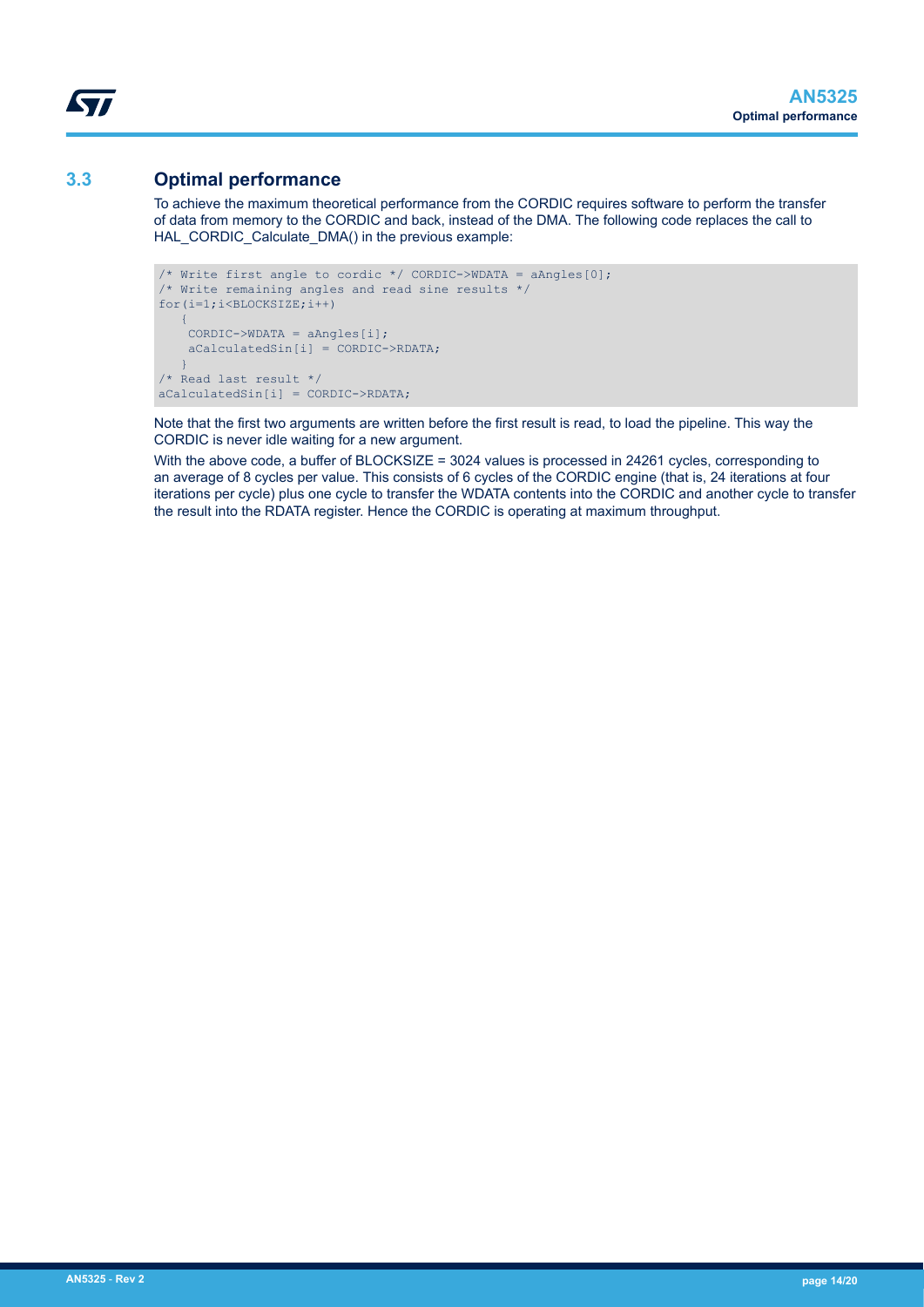### <span id="page-14-0"></span>**4 Conclusion**

The CORDIC offers a significant speed-up of trigonometric and hyperbolic functions, as well as natural log and exponent, compared to software implementations. The biggest gains are obtained when working in the native fixed point format, thereby avoiding the cost of conversion from and to floating point. Nevertheless, apart from the square root function, there is still a speed improvement of x3 to x5 when working in single precision floating point. This acceleration can help reduce the loop delay for algorithms such as the Park and the inverse Park transforms, used in motor control applications.

The unit can also be used to perform repeated calculations on an array of values, such as may be required for continuously variable frequency tone generation or waveform synthesis. If maximum speed is required, the pipeline mode allows the unit to operate flat out when serviced by the processor, again offering significant speed-up with respect to doing the calculations in software. If on the other hand the goal is to offload such tasks from the processor, and free up processor time for other tasks, then the DMA controller is used to service the CORDIC, with little loss of performance.

Writing software for the CORDIC is simple, especially using the functions and macros provided by the HAL and LL drivers in the STM32CubeG4 MCU Package. However, care must be taken not to exceed the numerical limits of the unit, which may require additional software checks if not guaranteed by design.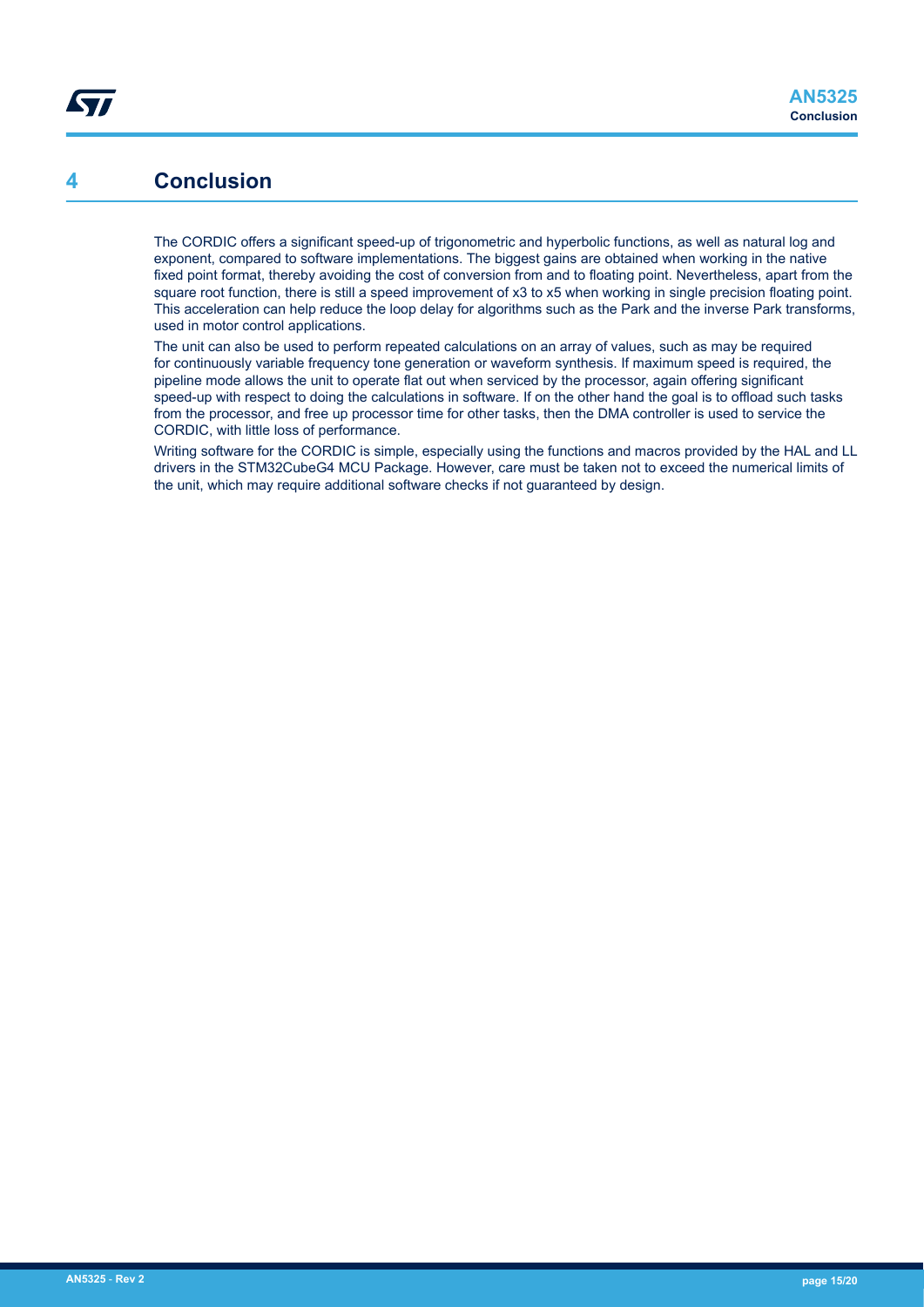## <span id="page-15-0"></span>**Revision history**

#### **Table 3. Document revision history**

| <b>Date</b> | <b>Revision</b> | <b>Changes</b>                                                                                                                                                           |
|-------------|-----------------|--------------------------------------------------------------------------------------------------------------------------------------------------------------------------|
| 23-May-2019 |                 | Initial release.                                                                                                                                                         |
| 11-Mar-2021 | 2               | Updated:<br>Section 2 CORDIC introduction.<br>Table 2. Execution time versus software for other functions.<br>Section 3.2 Acceleration example: multiple data using DMA. |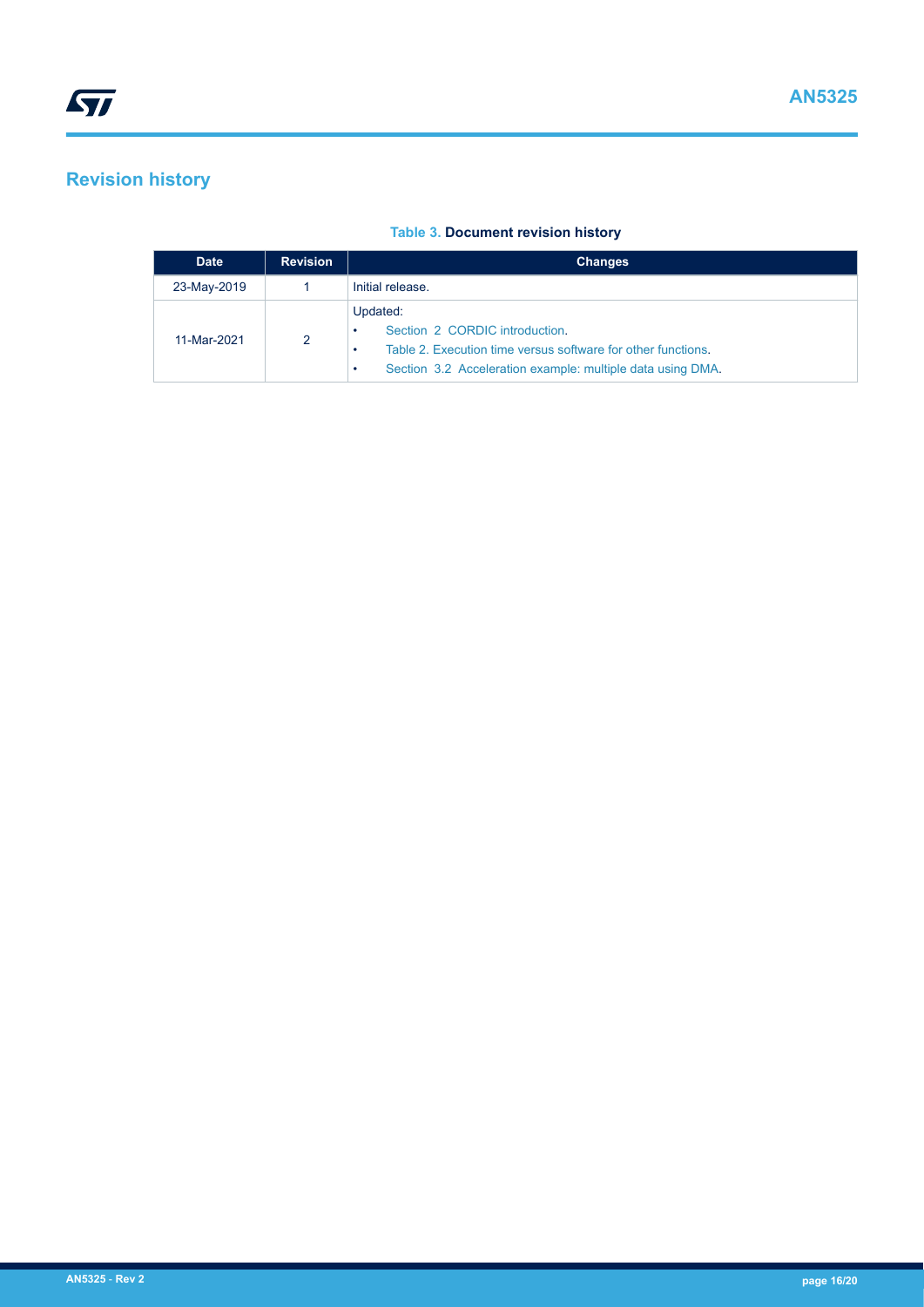## **Contents**

| 1              |     |       |  |  |
|----------------|-----|-------|--|--|
| $\overline{2}$ |     |       |  |  |
|                | 2.1 |       |  |  |
|                | 2.2 |       |  |  |
| $\mathbf{3}$   |     |       |  |  |
|                | 3.1 |       |  |  |
|                |     | 3.1.1 |  |  |
|                |     | 3.1.2 |  |  |
|                | 3.2 |       |  |  |
|                | 3.3 |       |  |  |
| 4              |     |       |  |  |
|                |     |       |  |  |
|                |     |       |  |  |
|                |     |       |  |  |
|                |     |       |  |  |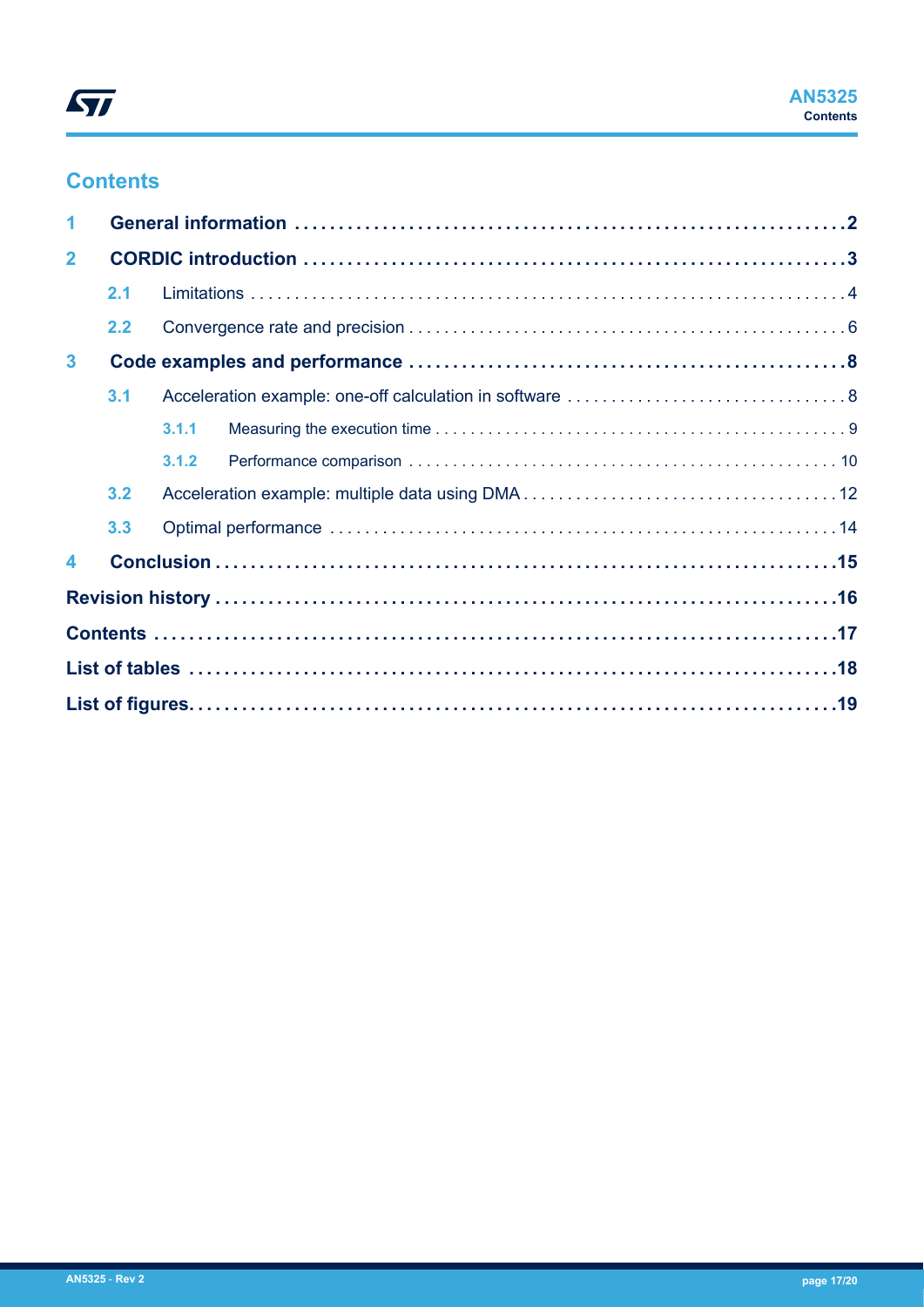## <span id="page-17-0"></span>**List of tables**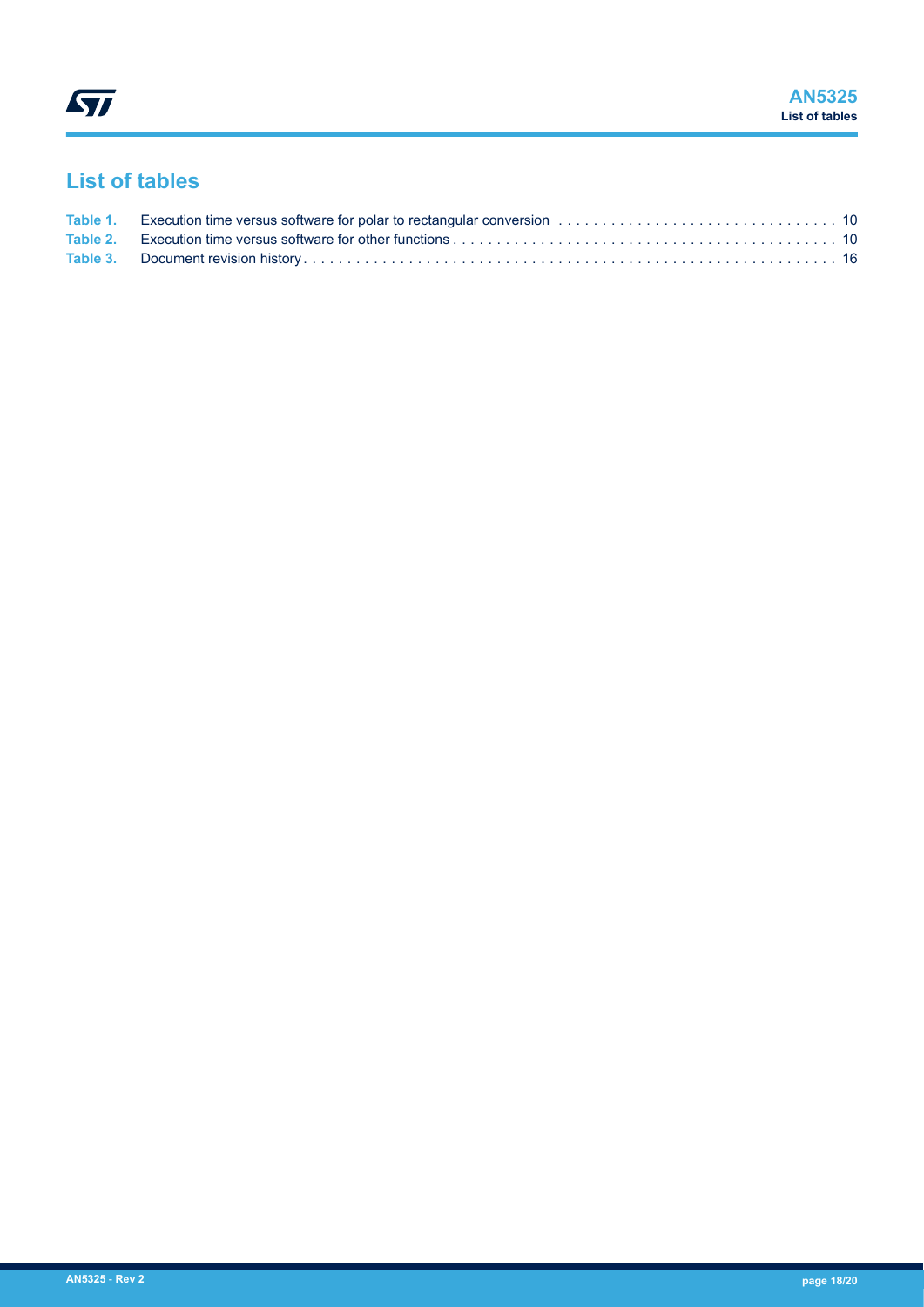# <span id="page-18-0"></span>**List of figures**

| Figure 3. |  |
|-----------|--|
|           |  |
|           |  |
|           |  |